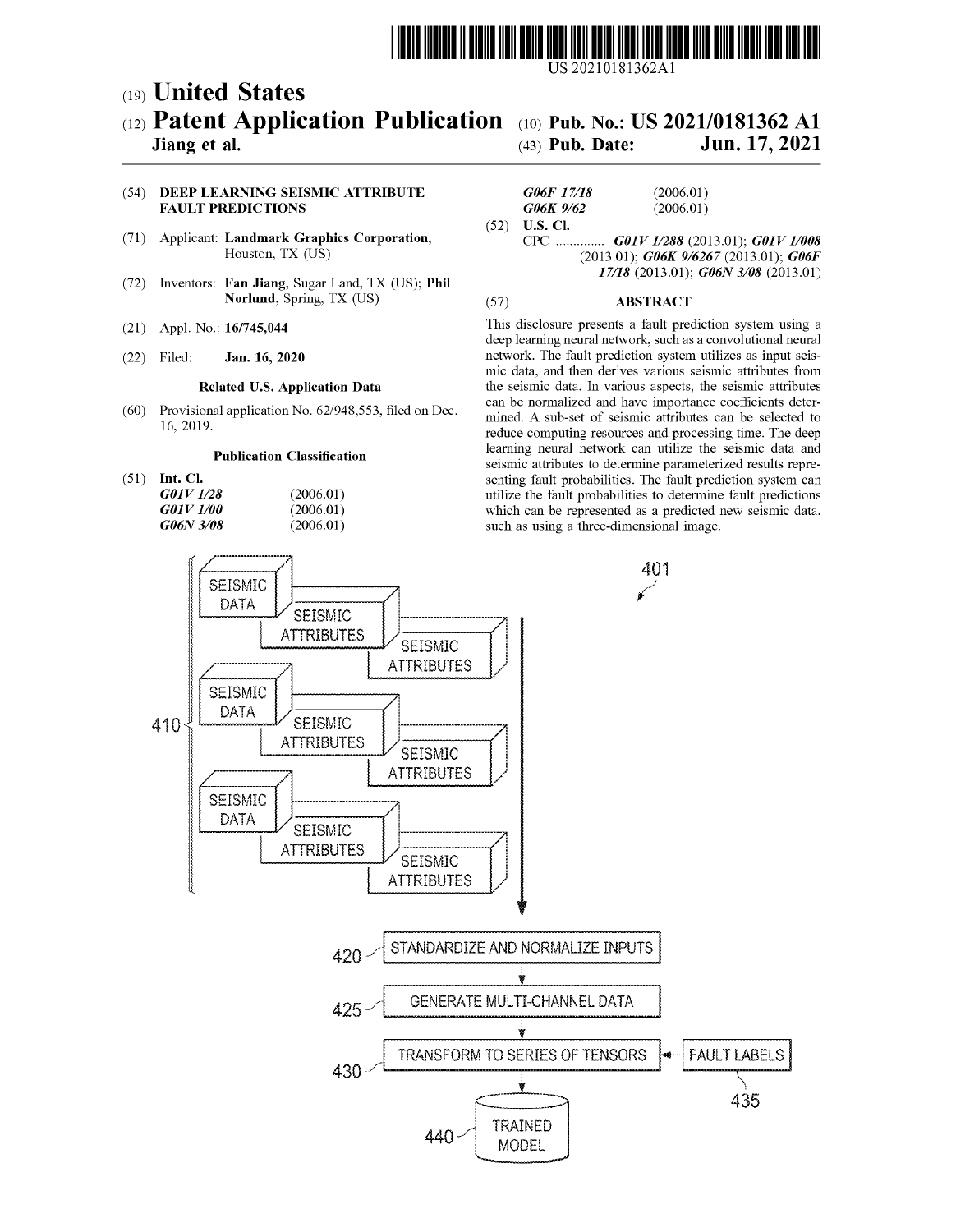

FIG. 1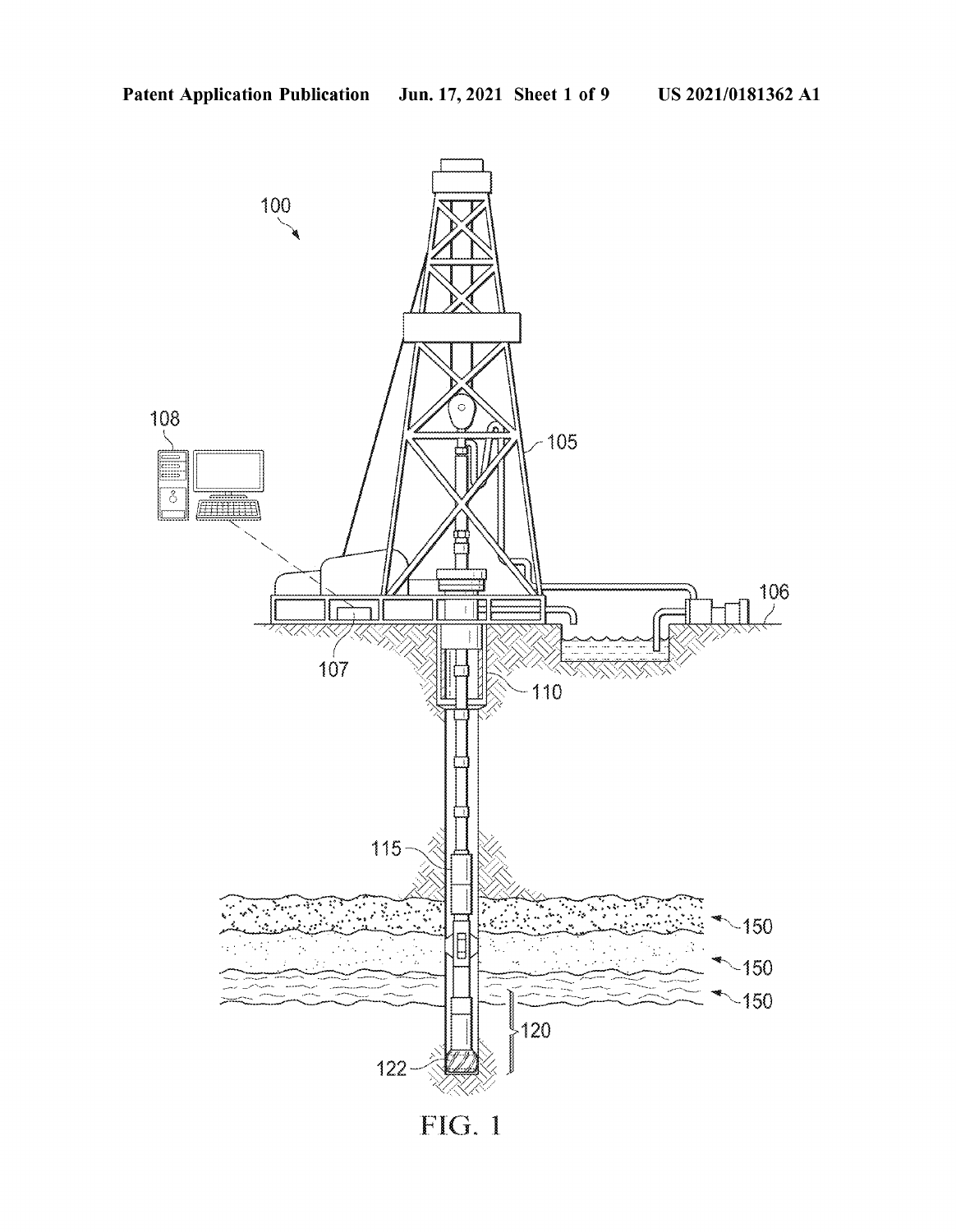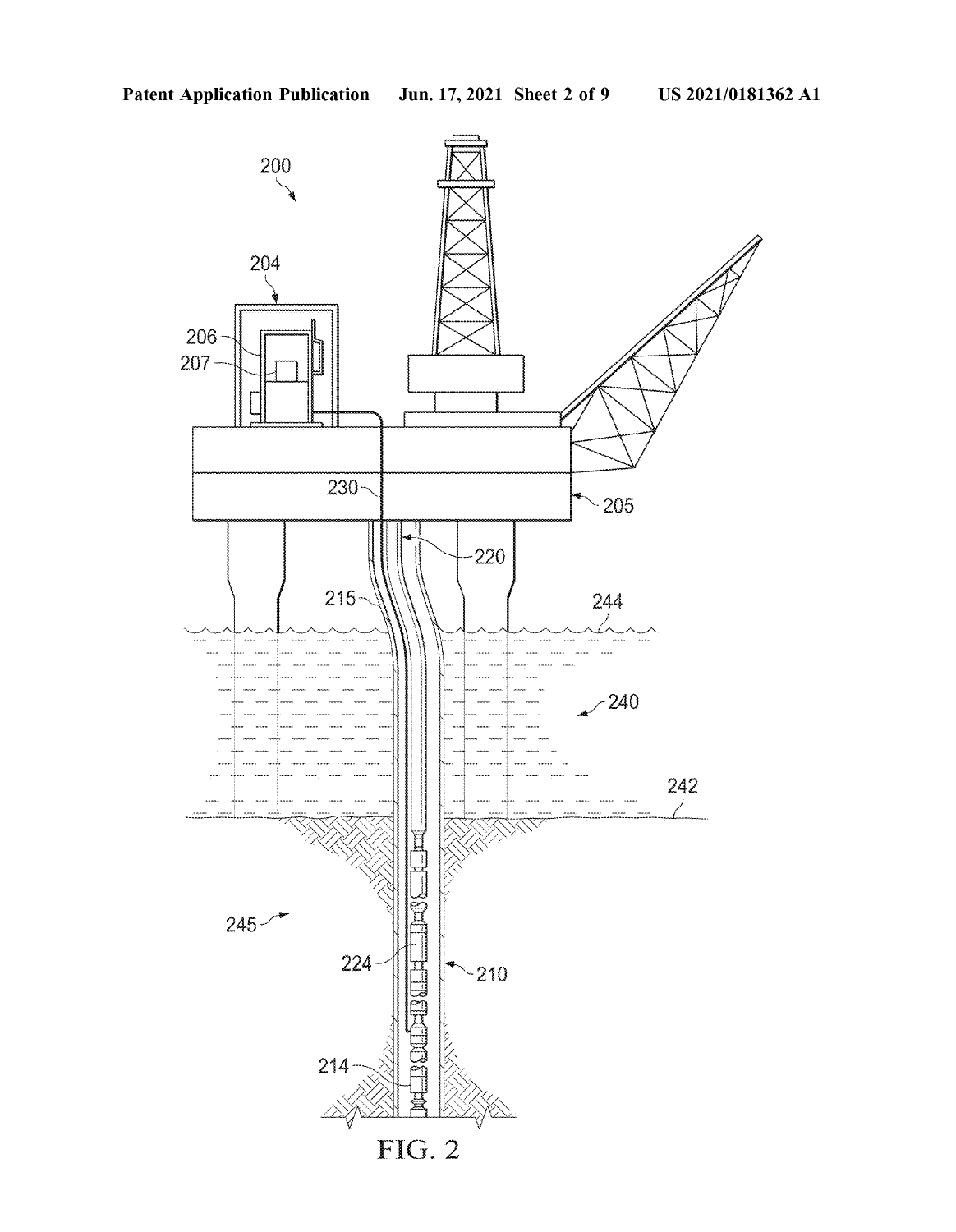| n Publication<br>301 |               | Jun. 17, 2021 Sheet 3 of 9     | Ū |  |
|----------------------|---------------|--------------------------------|---|--|
| 310                  |               | 315                            |   |  |
| Attr_0               | Ξ.            | SEISMIC AMPLITUDE              |   |  |
|                      |               |                                |   |  |
| Attr_1               | ÷             | RELATIVE AMPLITUDE CHANGE      |   |  |
| Attr $2$             | Ħ             | <b>REFLECTION STRENGTH</b>     |   |  |
| Attr_3               | ಮ             | <b>COSINE OF PHASE</b>         |   |  |
| Attr_4               | Ξ             | <b>MOST POSITIVE CURVATURE</b> |   |  |
| Attr_5               | m             | THIN BED INDICATOR             |   |  |
| Attr 6               | ≍             | <b>AZIMUTH</b>                 |   |  |
| Attr_7               | х.            | RELATIVE AMPLITUDE CHANGE IN X |   |  |
| Attr_8               | ÷             | APPARENT POLARITY              |   |  |
| Attr_9               | $=$           | <b>SWEETNESS</b>               |   |  |
| Attr 10              | ≕             | ENERGY HALF-TIME               |   |  |
| Attr_11              | ≈ ∣           | ROOT MEAN SQUARE FREQUENCY     |   |  |
| Attr_12              | ≈ ¦           | RELATIVE AMPLITUDE CHANGE IN Y |   |  |
| Attr_13              | = {           | ARC LENGTH                     |   |  |
| Attr_14              | = 1           | <b>MEAN CURVATURE</b>          |   |  |
| Attr_15              | ≈∣            | <b>RESPONSE PHASE</b>          |   |  |
| Attr $-16$           | ÷,            | <b>DULL SURFACE</b>            |   |  |
| Attr_17              | $\approx$     | ROOT MEAN SQUARE AMPLITUDE     |   |  |
| Attr_18              | Ξ             | DIP                            |   |  |
| Attr_19              | W             | <b>RESPONSE FREQUENCY</b>      |   |  |
|                      |               |                                |   |  |
| Attr_20              | m             | RELATIVE ACOUSTIC IMPEDANCE    |   |  |
| Attr_21              | ≖.            | RESPONSE AMPLITUDE             |   |  |
| Attr_22              | = 1           | <b>INSTANTANEOUS FREQUENCY</b> |   |  |
| Attr_23              | ≈ ।           | SEMI-SHINY SURFACE             |   |  |
| Attr_24              | ದ ∤           | <b>SHINY SURFACE</b>           |   |  |
| Attr_25              | ≍             | DISCONTINUITY ALONG DIP        |   |  |
| Attr_26              | ≈             | <b>AVERAGE FREQUENCY</b>       |   |  |
| Attr_27              | ≕             | <b>DISCONTINUITY</b>           |   |  |
| Attr_28              | m.            | <b>INSTANTANEOUS PHASE</b>     |   |  |
| Attr_29              | æ.            | MOST NEGATIVE CURVATURE        |   |  |
| Attr 30              | $\frac{1}{2}$ | SYNTHETIC FAULT LABEL          |   |  |

# FIG. 3A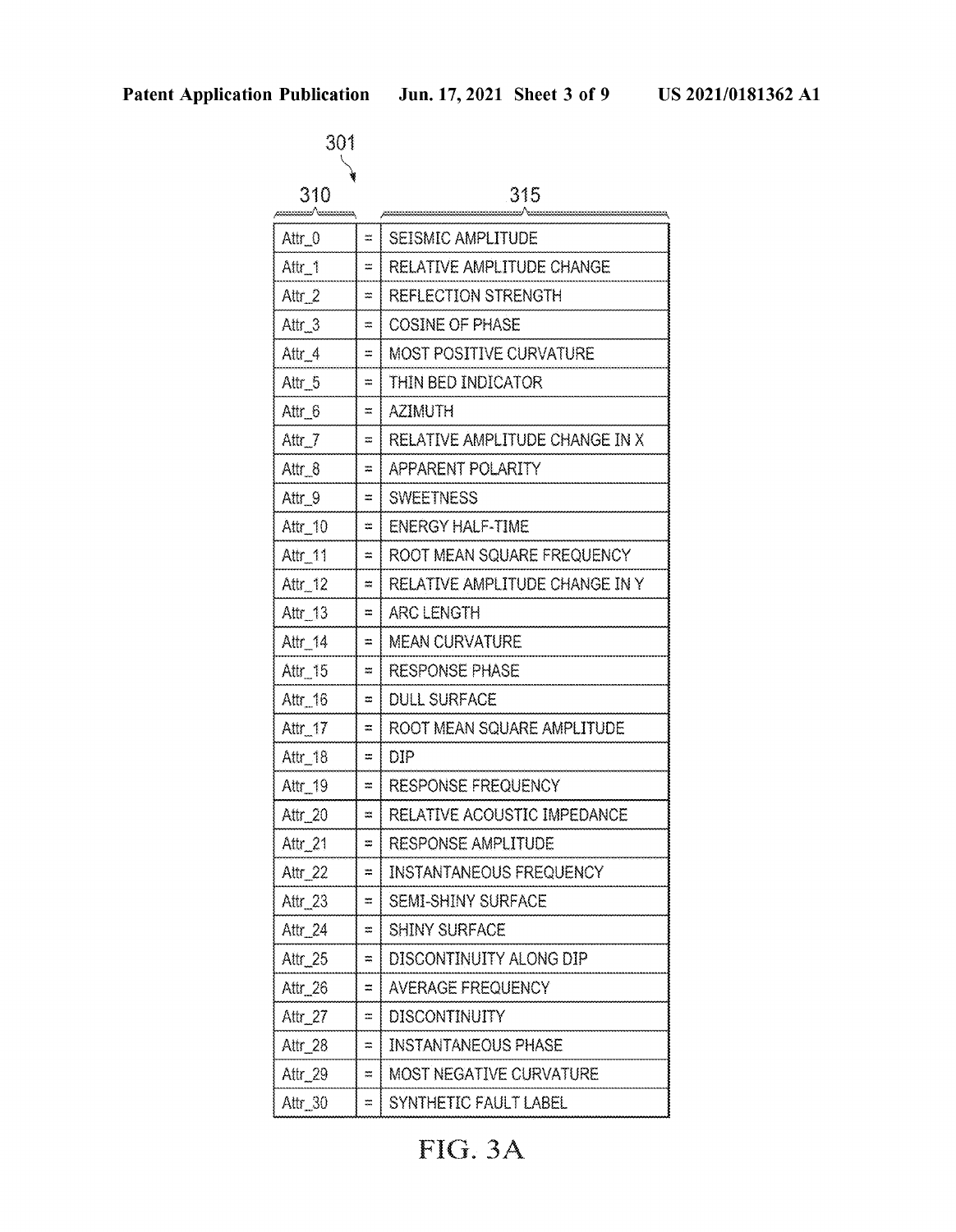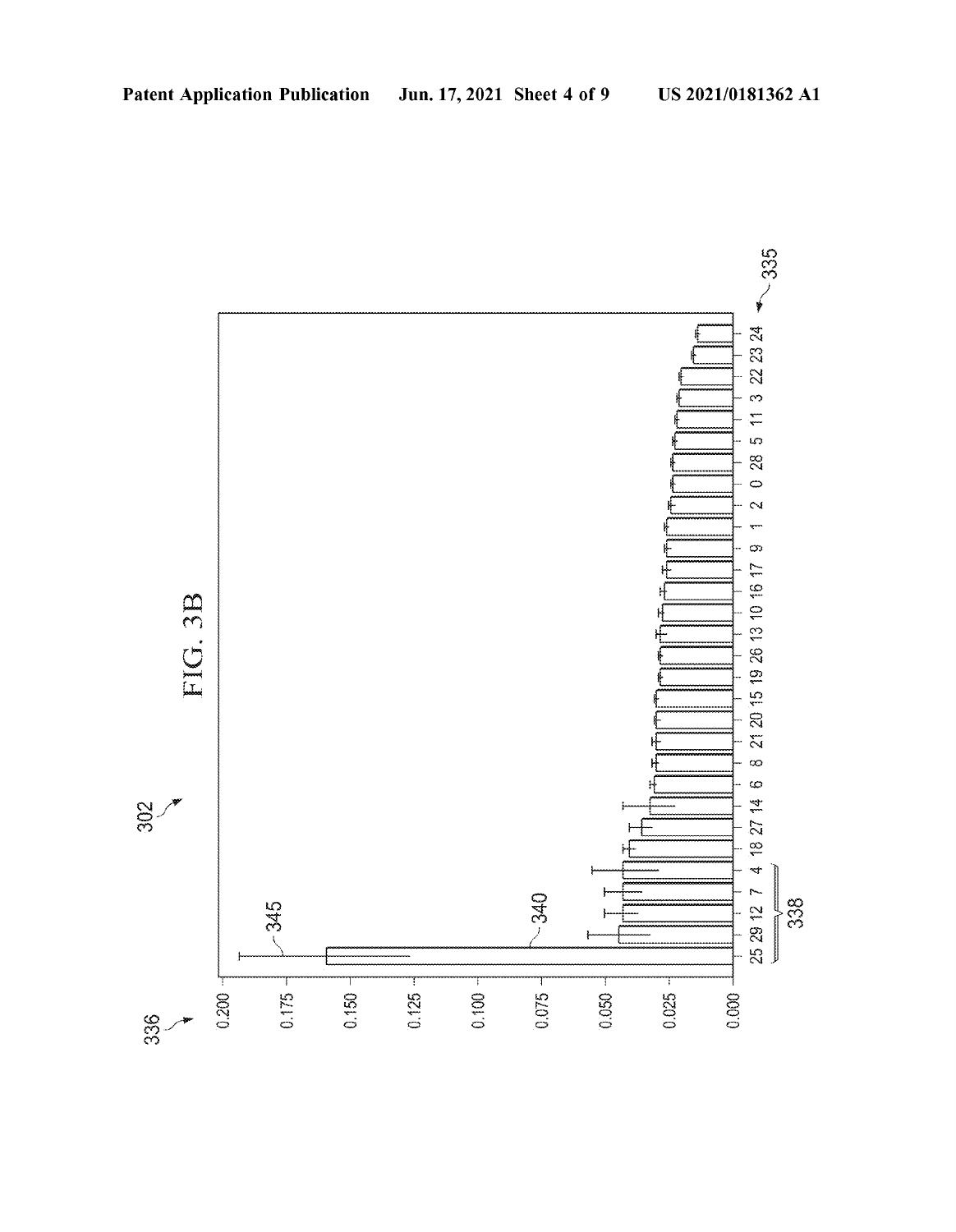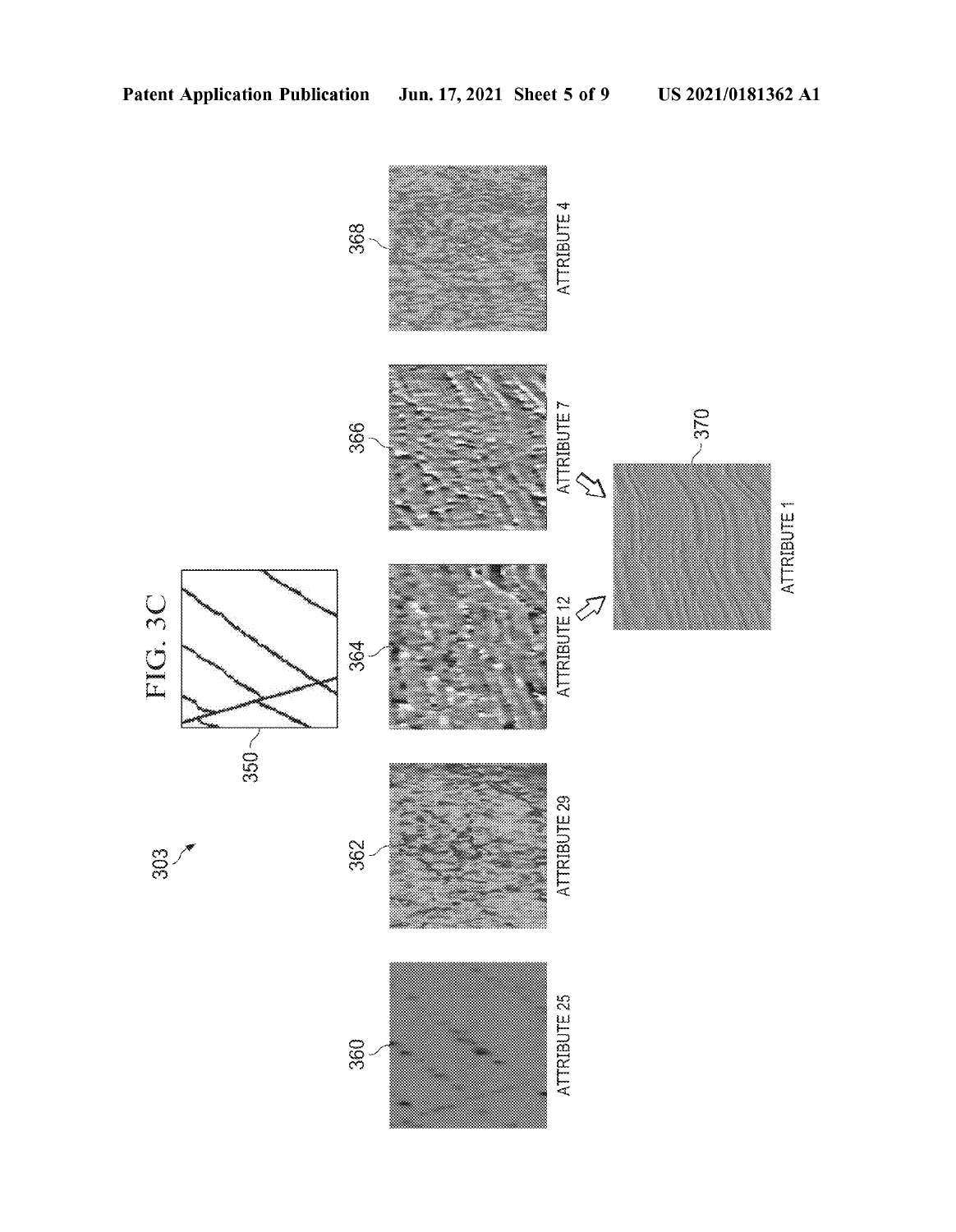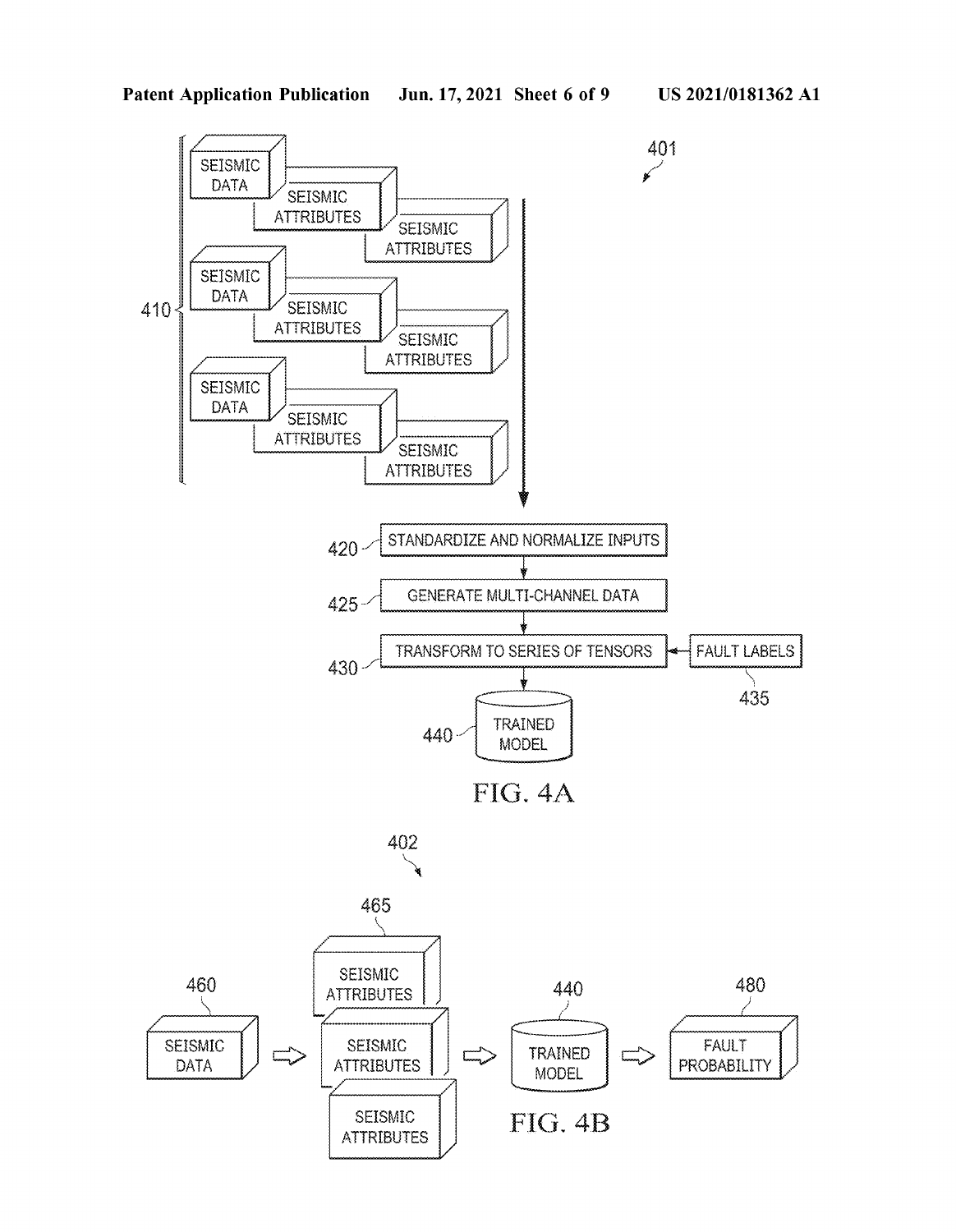

FIG. 5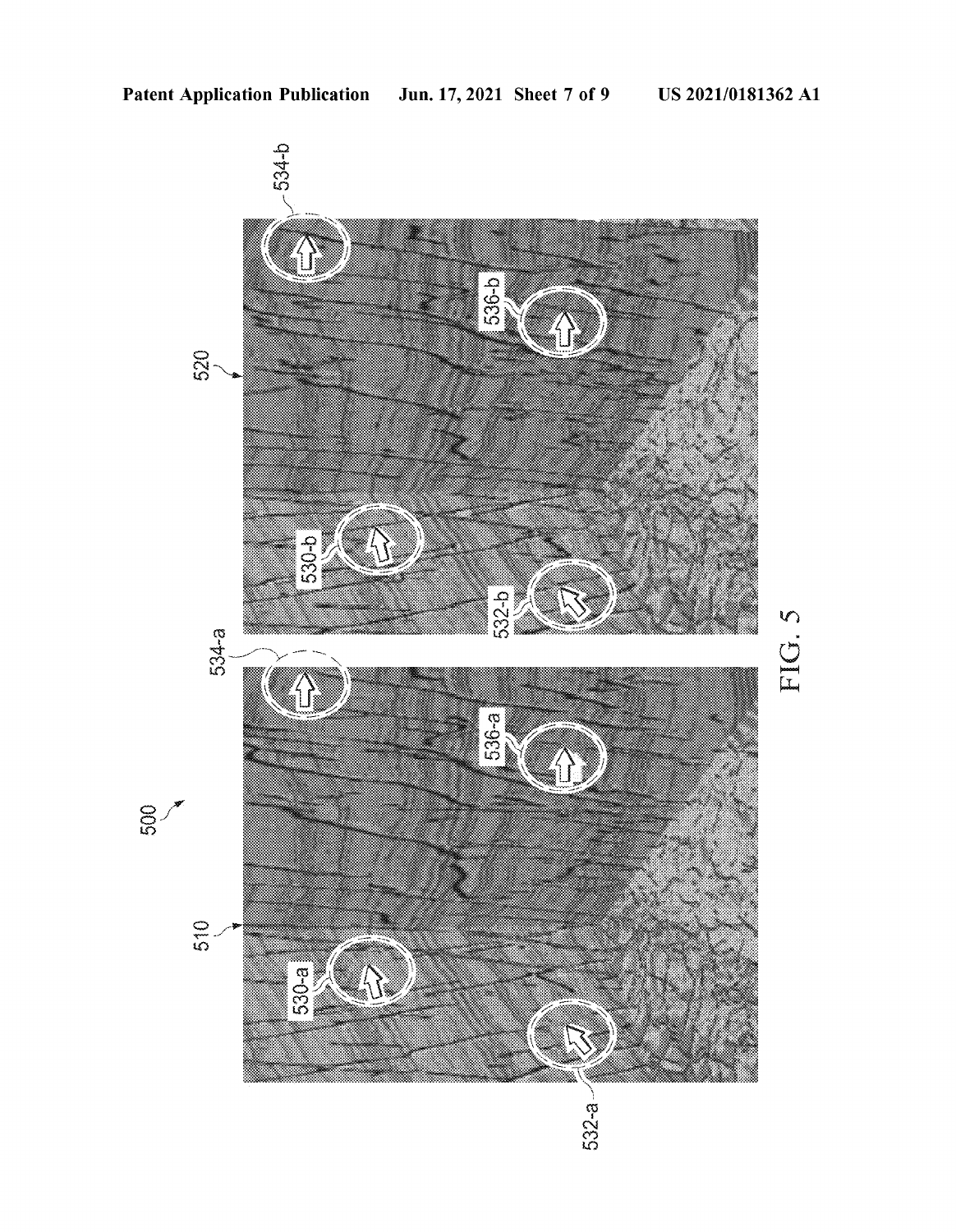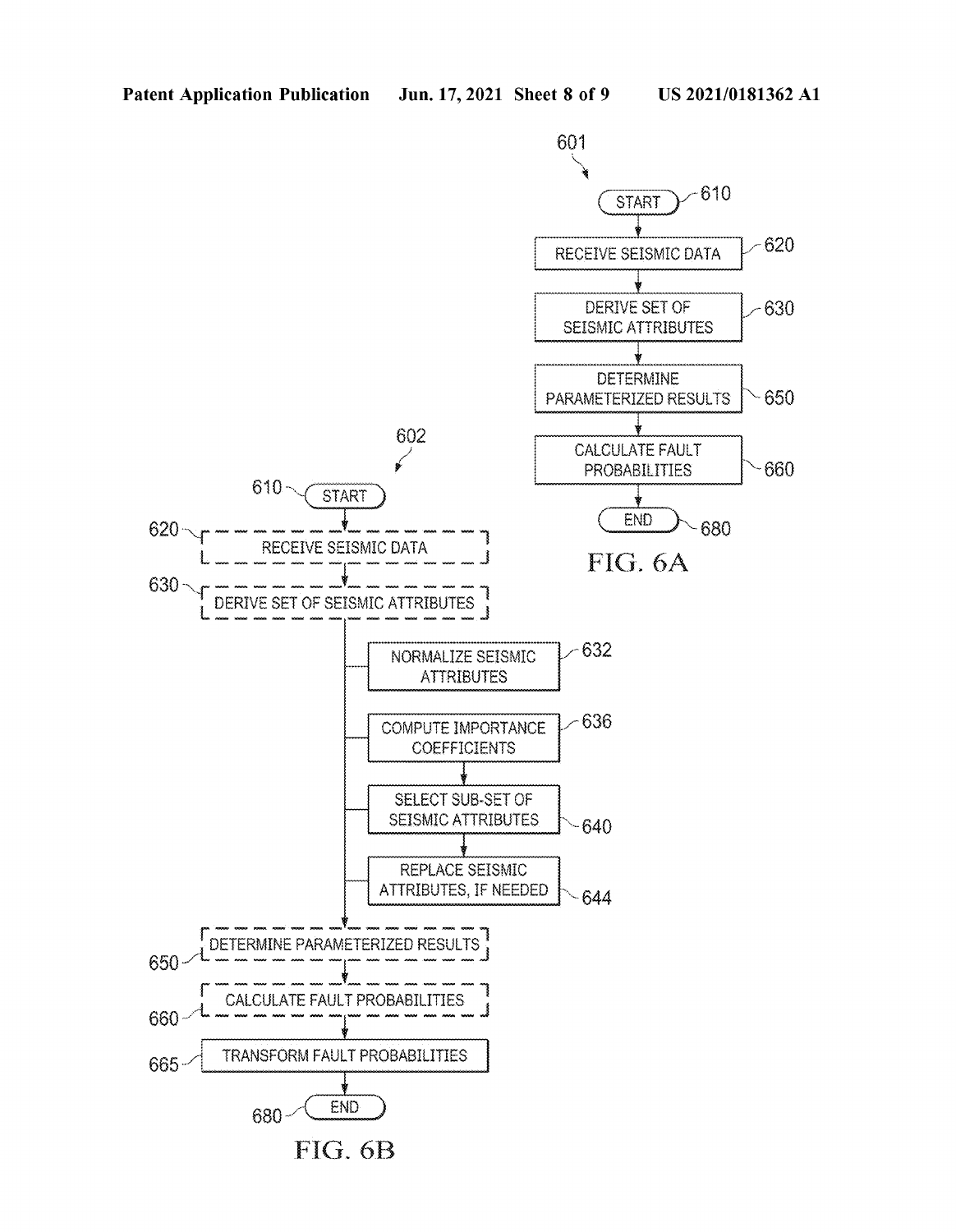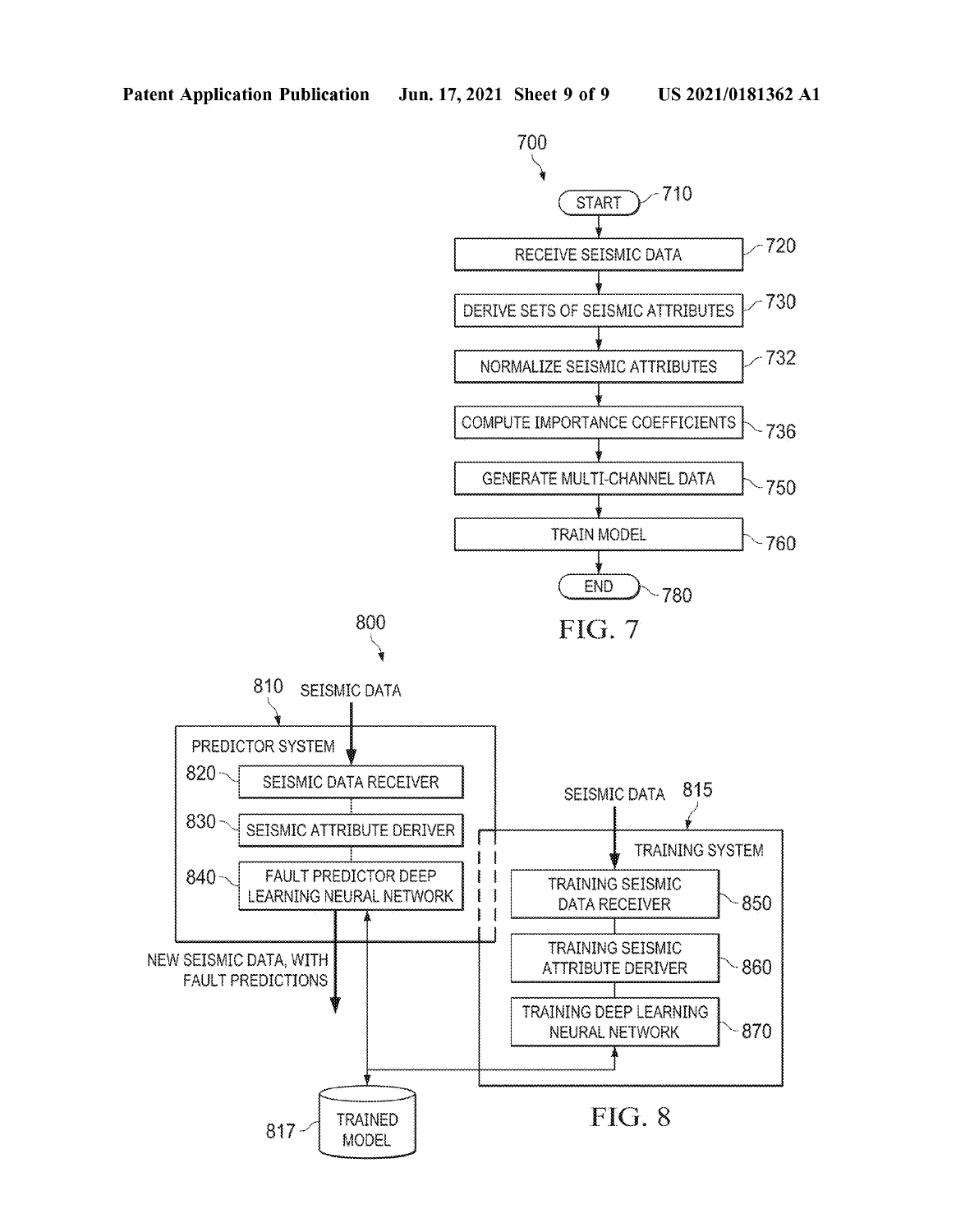### DEEP LEARNING SEISMIC ATTRIBUTE FAULT PREDICTIONS

### CROSS-REFERENCE TO RELATED APPLICATION

[0001] This application claims the benefit of U.S. Provisional Application Ser. No. 62/948,553, filed by Fan Jiang, et al. on Dec. 16, 2019, entitled "DEEP LEARNING SEIS-MIC ATTRIBUTE FAULT PREDICTIONS," commonly assigned with this application and incorporated herein by reference in its entirety.

### TECHNICAL FIELD

[0002] This application is directed, in general, to processing seismic data and, more specifically, to predicting subterranean faults.

### BACKGROUND

[0003] When developing a well operation plan, a drilling plan, or other well system operation, one input that can be used for those plans is seismic data representing faults and subterranean formation characteristics. Drilling plans, for example, can be altered to avoid subterranean hazards or to enhance natural fractures for improved hydrocarbon flow. Current techniques for processing the seismic data may lead to a fault representation that does not have the desired level of accuracy, such as false positives on fault detection or missing faults. Some conventional techniques use deep learning neural networks while not refining the seismic data potentially leading to less accurate models. Other techniques do not use deep learning models which may lead to the analysis process being more burdensome. A technique that can increase the fault prediction accuracy while not exceeding computational resource thresholds would be beneficial.

### **SUMMARY**

[0004] In one aspect, a method to predict subterranean formation faults is disclosed. In one embodiment, the method includes (1) receiving seismic data correlating to a subterranean formation, (2) deriving a set of seismic attributes from the seismic data, (3) determining parameterized results by analyzing the seismic data and the set of seismic attributes using a deep learning neural network (DNN), wherein the DNN has been trained using previous seismic data and previous seismic attributes, and (4) calculating one or more fault probabilities utilizing the parameterized results.

[0005] In a second aspect, a method to train a fault predictor DNN is disclosed. In one embodiment, the method includes (1) receiving one or more sets of seismic data correlating to one or more respective subterranean formations, wherein the subterranean formations are part of one or more well systems, (2) deriving a set of seismic attributes for each of the one or more sets of seismic data, (3) normalizing seismic attributes in the set of seismic attributes, (4) generating multi-channel data, wherein the multi-channel data is derived from the one or more sets of seismic data and respective sets of seismic attributes, and (5) training the DNN by analyzing the multi-channel data and applying fault labels.

[0006] In a third aspect, a system to predict faults is disclosed. In one embodiment the system includes (1) seismic data receiver, capable of receiving seismic data from one or more sources, wherein the seismic data correlates to a subterranean formation, (2) a seismic attribute deriver, capable to derive a set of seismic attributes from each of the received seismic data, and (3) a fault predictor DNN, capable of analyzing the received seismic data and each of the sets of seismic attributes utilizing a trained DNN model, and providing parameterized results representing fault probabilities.

[0007] In a fourth aspect, a computer program product having a series of operating instructions stored on a nontransitory computer-readable medium that directs a data processing apparatus when executed thereby to perform operations to predict subterranean formation faults is disclosed. In one embodiment the computer program product has operations including (1) receiving seismic data correlating to a subterranean formation, (2) deriving a set of seismic attributes from the seismic data, (3) determining parameterized results by analyzing the seismic data and the set of seismic attributes using a DNN, wherein the DNN has been previously trained using previous seismic data and previous seismic attributes, and (4) computing one or more fault probabilities utilizing the parameterized results.

### BRIEF DESCRIPTION OF THE DRAWINGS

[0008] Reference is now made to the following descriptions taken in conjunction with the accompanying drawings, in which:

[0009] FIG. 1 is an illustration of a diagram of an example well system developed using seismic data fault predictions; [0010] FIG. 2 is an illustration of a diagram of an example offshore well system using seismic data fault predictions;

[0011] FIG. 3A is an illustration of a listing of an example seismic attribute list;

[0012] FIG. 3B is an illustration of a chart of an example importance coefficient graph using the seismic attribute list of FIG. 3A;

[0013] FIG. 3C is an illustration of representative data of an example seismic attribute replacement, building on FIG. 3B;

[0014] FIG. 4A is an illustration of a flow diagram of an example training method for a fault prediction system;

[0015] FIG. 4B is an illustration of a flow diagram of an example fault predictor method;

[0016] FIG. 5 is an illustration of diagrams of example outputs showing new seismic data;

[0017] FIG. 6A is an illustration of a flow diagram of an example method for predicting subterranean faults;

[0018] FIG. 6B is an illustration of a flow diagram of an example method, building on FIG. 6A, with a seismic attribute replacement;

[0019] FIG. 7 is an illustration of a flow diagram of an example method for training a fault predictor system; and [0020] FIG. 8 is an illustration of a block diagram of an example fault predictor system.

### DETAILED DESCRIPTION

[0021] When developing and planning a well system, it is beneficial to understand the nature, composition, and fault structure of the subterranean formations through which operations will be conducted, such as drilling operations, hydraulic fracturing, and other well system operations. One set of factors used in the analyzation of the well system can be the faults and fault patterns of the subterranean forma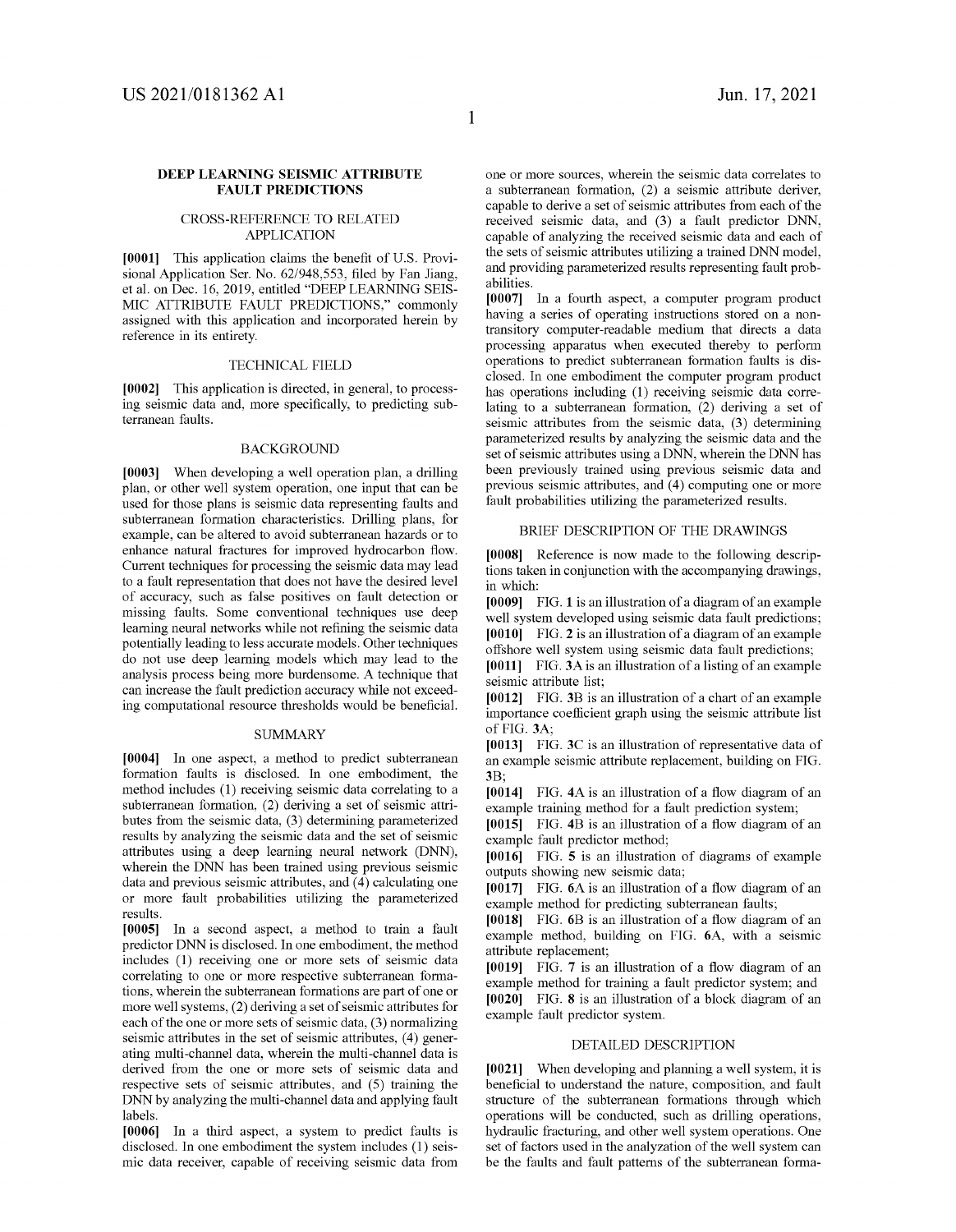tions. Understanding where the faults are located, positioned, and orientated can aide in determining an operation plan and allow for the identification of potential subterranean hazards.

[0022] Conventional fault prediction techniques may result in fault predictions that have less accuracy than specified for the well system. Different levels of signal to noise ratio and frequency bands can degrade the prediction accuracy. Fault planes may not be correctly identified thereby leading to a less optimal operation plan. Some conventional fault prediction techniques may be time-consuming where the time to analyze the collected data can introduce time delays in implementing the operation plan, thereby increasing operational costs. In addition, conventional techniques may not incorporate sufficient data to meet an accuracy threshold. In some conventional deep learning neural network techniques, image segmentation and feature extraction may be relied on rather than the use of seismic attribute derivations. Improving the accuracy of the fault predictions can lower costs through optimizing operations as well as avoiding subterranean hazards that could increase time and costs, such as causing additional maintenance on drilling assemblies.

[0023] This disclosure presents a fault prediction technique using a neural network, such as a deep learning neural network (DNN), that uses seismic data collected from tools and seismic attributes derived from the seismic data. The technique can result in faster fault predictions, such that they can be run in near real-time at a well system job site, and uses seismic attributes to increase the fault prediction accuracy. The seismic attributes can provide more granular detail on the seismic data to improve the analyzation results from the DNN.

[0024] Seismic attributes, which are data parameters extracted or derived from seismic data, are used to analyze and enhance the quality of geological or geophysical interpretations. The set of seismic attributes can be derived from the seismic amplitude data by analyzing the data in a moving one-dimensional, two dimensional, or three-dimensional window. The data analyzation can, for example, utilize one or more of a frequency parameter, a density parameter, an amplitude parameter, a thermal parameter, a radioactivity parameter, an absorption parameter, and other subterranean formation parameters. A DNN can be trained utilizing the seismic data and the seismic attributes, for example, using multi-channels for a deep learning convolutional neural network (CNN). The seismic attributes can be considered as a channel to feed to the input layer of the DNN,

[0025] During training, seismic attributes can serve as a guide to provide finer structure information where the original seismic data can present such information as noise. Seismic attributes can be assigned an importance coefficient to assist in weighting the value of the respective seismic attribute. In addition, each importance coefficient can be correlated with a standard deviation to provide additional information for the DNN training. The seismic attributes can identify discontinuous structures and also represent the continuity of amplitude events in order to provide additional structural information.

[0026] The utilization of the seismic attributes can improve the identification of fault planes and reduce falsepositive predictions compared to previous conventional techniques. Seismic attributes can be pre-calculated from the seismic data or calculated during the training process of the DNN. A sub-set of seismic attributes can be selected and used when training or executing the fault prediction process. The selection of seismic attributes for the sub-set can represent edge detection data, as well as distinguish subsurface continuity and dip information. For example, a sub-set of seismic attributes can include discontinuity, relative amplitude change in x-axis and y-axis orientations, sweet, curvature, and other types of seismic attributes.

[0027] Turning now to the figures, FIG. 1 is an illustration of a diagram of an example well system 100, for example, a drilling system, an extraction system, a production system, a wireline system with a pump, and other hydrocarbon well systems, developed using seismic data fault predictions. Well system 100 includes a derrick 105, a well site controller 107, and a computing system 108. Well site controller 107 includes a processor and a memory and is configured to direct operation of well system 100. Derrick 105 is located at a surface 106.

[0028] Extending below derrick 105 is a borehole 110 with a drill string 115 inserted within borehole 110. Located at the bottom of drill string 115 are downhole tools 120. Downhole tools 120 can include various downhole tools and bottom hole assemblies (BHA), such as a drilling bit 122 and seismic telemetry devices. Other components of downhole tools 120 can be present, such as a local power supply (e.g., a generator), batteries, capacitors, telemetry systems, as well as a transceiver and a control system. Borehole 110 is surrounded by subterranean formation 150.

[0029] Well site controller 107, or a computing system 108 communicatively coupled to well site controller 107, can be utilized to communicate with downhole tools 120, such as sending and receiving seismic data correlated to subterranean formation 150, telemetry, data, instructions, and other information. Computing system 108 can be proximate well site controller 107 or be a distance away, such as in a cloud environment, a data center, a lab, or a corporate office. Computing system 108 can be a laptop, smartphone, PDA, server, desktop computer, cloud computing system, and other computing systems that are capable to perform the process and methods described herein. Well site operators, engineers, and other personnel can also send and receive the seismic data, telemetry, data, instructions, and other information by various conventional means with computing system 108 or well site controller 107.

[0030] The seismic data collected by downhole tools 120 can be used as the seismic data inputs into the fault prediction system. Seismic data can be received from other sources as well, such as other sensors located within borehole 110 or at surface 106, a database, cloud storage, server, and other data storage devices. The fault prediction system can be executed on computing system 108, well site controller 107, or another computing system proximate well system 100 or a distance from well system 100. The resulting fault predictions can be utilized to modify the well operation plan and drilling plan for well system 100.

[0031] While FIG. 1 depicts an onshore operation, those skilled in the art will understand that the disclosure is equally well suited for use in offshore operations, such as illustrated in FIG. 2. Additionally, FIGS. 1 and 2 depict specific borehole configurations. Those skilled in the art will also understand that the disclosure is equally well suited for use in boreholes having other orientations including vertical boreholes, horizontal boreholes, slanted boreholes, multilateral boreholes, and other borehole types.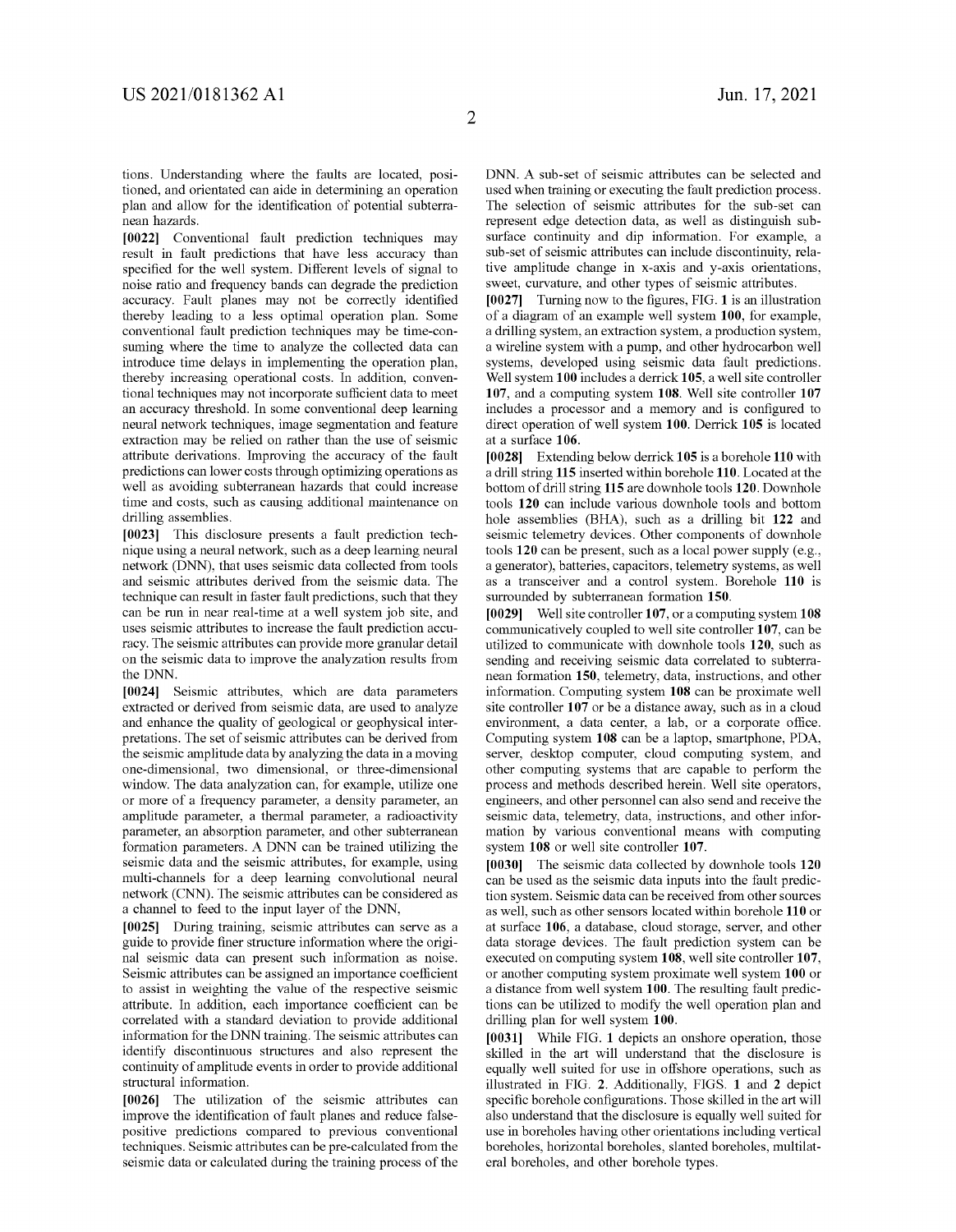[0032] FIG. 2 is an illustration of a diagram of an example offshore well system 200 using seismic data fault predictions, where a downhole tool is placed downhole in a borehole 210 below a body of water 240, such as an ocean or sea. Water 240 has a surface 244 and has a bottom at a subterranean surface 242. The downhole tool can be various tools, pumps, assemblies, devices, sensors, and other downhole tools. For demonstration, an electric submersible pump (ESP) assembly 220 is shown as the downhole tool. Borehole 210 is surrounded by subterranean formation 245. ESP assembly 220 can also be used for onshore operations. ESP assembly 220 includes a well controller 207 (for example, to act as a speed and communications controller of ESP assembly 220), a motor 214, and a pump 224.

[0033] Well controller 207 can be placed in a cabinet 206 inside a control room 204 on an offshore platform 205, such as an oil rig. Well controller 207 is configured to adjust the operations of motor 214 to improve well productivity. In the illustrated embodiment, motor 214 is a two-pole, threephase squirrel cage induction motor that operates to turn pump 224. Motor 214 is located near the bottom of ESP assembly 220, just above downhole sensors within borehole 210. A power cable 230 extends from well controller 207 to motor 214.

[0034] In some embodiments, pump 224 can be a horizontal surface pump, a progressive cavity pump or an electric submersible progressive cavity pump. A drill riser 215 can separate ESP assembly 220 from water 240 and subterranean formation 245. Perforations in drill riser 215 can allow the fluid of interest from subterranean formation 245 to enter borehole 210.

[0035] Fault predictions can be utilized to guide future operations of offshore well system 200, such as faults within subterranean formation 245. In some aspects, ESP assembly 220 can include seismic tools to collect seismic data, which can then be communicated to well controller 207. Well controller 207, or another communicatively coupled computing system, can implement the fault prediction system as described herein to generate new seismic data that can be used as input into the well operation plan.

[0036] FIG. 3A is an illustration of a listing of an example seismic attribute list 301. Seismic attribute list 301 is a partial listing of available seismic attributes. Additional seismic attributes can be added to the process such that they can be trained within the deep learning model for potential use in future analysis processing. Seismic attribute list 301 has an identification 310 for each seismic attribute that is tracked within the deep learning model, with a seismic attribute description 315 associated with each identification 310.

[0037] FIG. 3B is an illustration of a chart of an example importance coefficient graph 302 using the seismic attribute list of FIG. 3A. Importance coefficient graph 302 can be generated using various decision tree algorithms to compute the importance of selected seismic attributes as well as a standard deviation parameter. For example, the decision tree algorithms can be a random forest classifier, a decision tree classifier, a gradient boosting classifier, or an extra trees classifier. Importance coefficient graph 302 includes an x-axis 335 that list identification 310 for each seismic attribute. Y-axis 336 is the importance coefficient for the identified seismic attributes. For this example, the seismic attributes have been ordered by their respective importance coefficients, in descending order. Implemented fault prediction systems can organize data in various ways that is convenient for the specific input layer of the DNN being utilized.

[0038] Plot area of importance coeflicient graph 302 shows the selected seismic attributes weighted by the importance coefficient. For example, seismic attribute 25 is shown as bar 340. Seismic attribute 25 is also demonstrating an example standard deviation 345 shown as a black line. Importance coefficient graph 302 is for visual demonstration; graphing the data is not necessary for implementing the processes described herein.

[0039] In this example, the first five seismic attributes have been selected as a sub-set of seismic attributes 338. Sub-set of seismic attributes 338 can be the seismic attributes used within the training process and fault prediction process. The respective processes can use its own sub-set of seismic attributes. For example, the training process can use a larger sub-set of seismic attributes (such as eight, ten, or another amount) to improve the training of the trained model, e.g., trained DNN model, while the fault prediction process, e.g., fault predictor DNN, can use a smaller sub-set of seismic attributes (such as four, five, or another amount) to reduce computational resources and time. A computational time limit parameter or a user input can be used to determine the number of seismic attributes to use in the sub-set. The selection of the seismic attributes for the sub-set can utilize various criteria, with the criteria of the highest weighted importance coefficients shown as selected in this example. The processes can use various numbers of seismic attributes, where the increase in computing cost of additional seismic attributes being a primary factor in determining the number to use. In some aspects, some or all of the seismic attributes can be utilized.

[0040] FIG. 3C is an illustration of representative data of an example seismic attribute replacement 303, building on FIG. 3B. Seismic attribute replacement 303 has a representative image block 350 showing an example subterranean formation fault that is represented by the selected seismic attributes.

[0041] Image block 360 corresponds to seismic attribute 25 representing the discontinuity dip. Image block 362 corresponds to seismic attribute 29 representing the negative curvature. Image block 364 corresponds to seismic attribute 12 representing the relative amplitude change in the y-axis direction. Image block 366 corresponds to seismic attribute 7 representing the relative amplitude change in the x-axis direction. Image block 368 corresponds to seismic attribute 4 representing the positive curvature. The seismic attributes 25, 29, 12, 7, and 4 correspond to the list of attributes in FIG. 3A.

[0042] Through analysis, seismic attribute 12 and seismic attribute 7 can be determined to be characteristically similar, e.g., having a similar seismic attribute characteristic. For example, characteristically similar can be that the seismic attributes represent a similar attribute (1) in an orientation, such as inline/crossline or X-Y-Z axes, (2) in a formation characteristic, such as dip, discontinuity, curvature, or surface, (3) in a mathematical representation, such as amplitude, frequency, or root mean squares, or (4) in other similar seismic attribute characteristics. The process would benefit from replacing these seismic attributes with a single substantially characteristically similar seismic attribute as opposed to maintaining separate importance coeflicient weightings. Image block 370 corresponds to seismic attri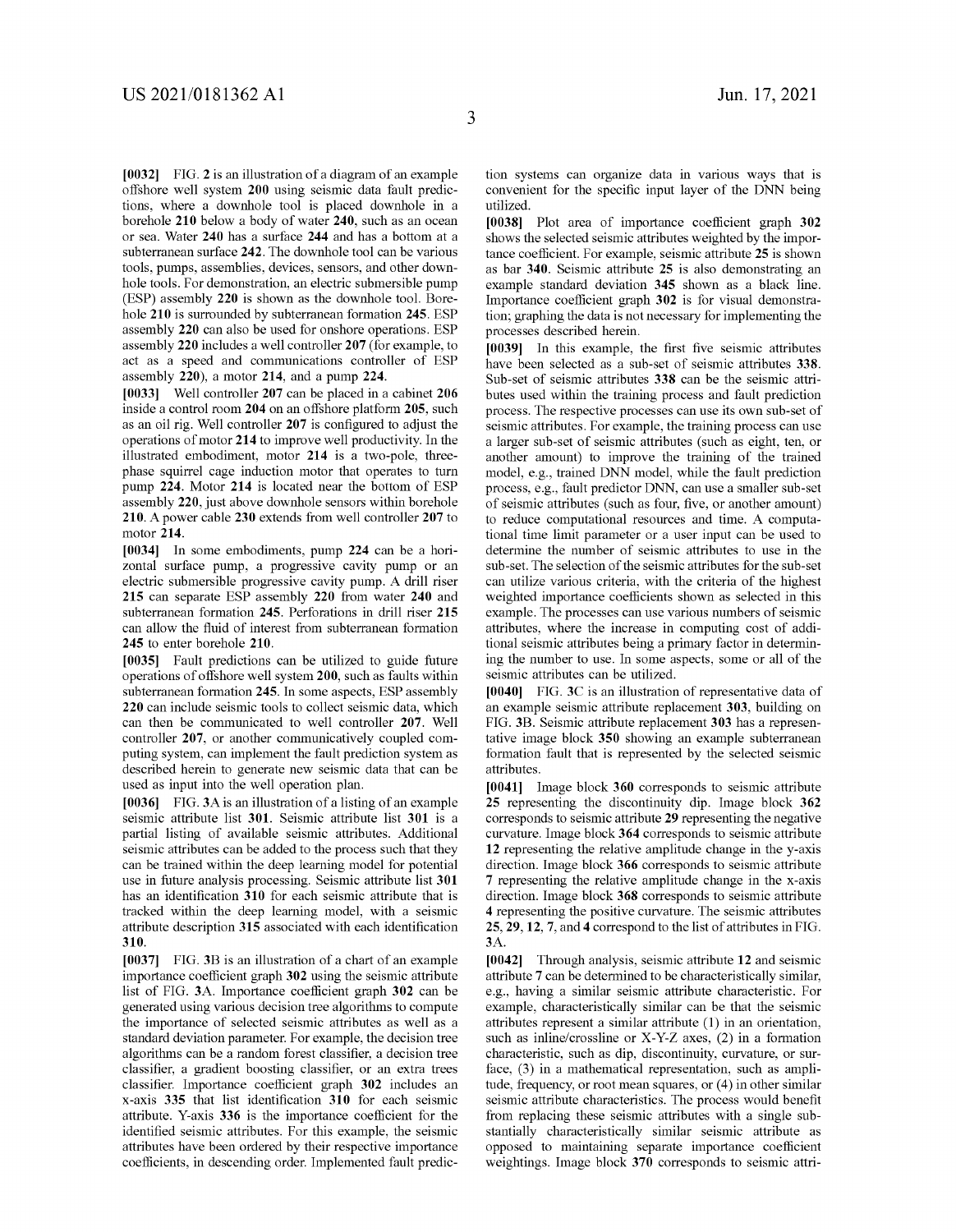bute 1 of FIG. 3A representing the relative amplitude change that is not sub-divided by an axis orientation. Seismic attribute 12 and seismic attribute 7 can be replaced by a single seismic attribute 1 thereby improving the weighting imposed by the importance coefficients. When the balance of importance coefficients have been improved, the accuracy of the resulting fault predictions can also be improved.

[0043] FIG. 4A is an illustration of a flow diagram of an example training method 401 for a fault prediction system. Training method 401 can be used to train a neural network, such as a DNN, to perform fault probability analysis. Training method 401 can be performed, for example, on a fault predictor system 800 as illustrated in FIG. 8. Training method 401 starts at a step 410 where seismic data can be collected. The training process can use one or more seismic data sets. The seismic data can be received from various sources, such as a well system, a data storage system, server, cloud storage, data center, and other sources. A separate set of seismic attributes can be derived for each of the sets of seismic data.

[0044] The seismic data and corresponding seismic attributes are then standardized and normalized in a step 420. The normalization algorithm can utilize various baselines, with an inclusive decimal range of zero to one or negative one to positive one most commonly utilized. The normalized data inputs can then be standardized for the input layer used for the training DNN. In a step 425, the input data can be transformed into a four-dimensional tensor, e.g., 4D cube, or other type of multi-channel data depending on the type of DNN utilized.

[0045] In a step 430, the input data can be transformed into a series of three-dimensional tensors that can be processed by the training DNN. In addition, in a step 435, fault labels can be selected and applied to the transformed data within the training DNN. In a step 440, the trained model can be stored and enabled for use for fault probability analysis by a fault predictor DNN.

[0046] FIG. 4B is an illustration of a flow diagram of an example fault predictor method 402. Fault predictor method 402 can be used to analyze seismic data to generate fault probabilities and a subsequent fault prediction utilizing the fault probabilities. Fault predictor method 402 can be performed, for example, on fault predictor system 800.

[0047] Fault predictor method 402 starts at a step 460 where seismic data is received. In a step 465, a set of seismic attributes can be derived from the seismic data. In some aspects, the seismic attributes can be normalized, such as to an inclusive decimal range of 0.0 to 1.0 or -1.0 to 1.0. In some aspects, an importance coeflicient can be determined for the seismic attributes. The importance coefficient can be determined using various algorithms, such as random forest. In addition, a standard deviation parameter can be determined for each importance coefficient. In some aspects, a sub-set of seismic attributes can be selected, such as selecting the four or five seismic attributes with the numerically highest importance coefficients. The importance coefficients can be utilized, along with the standard deviations, by the fault predictor DNN as corresponding input parameters and weighting factors to the respective seismic attribute input. In some aspects, an analysis can be performed where two or more seismic attributes can be replaced by a different seismic attribute. The replacement can occur when the analysis determines that accuracy can be improved when the replaced seismic attributes are characteristically similar and therefore can adversely affect the importance coefficient weighting. The replacement seismic attribute is substantially characteristically similar to the seismic attributes being replaced.

[0048] In a step 440, the seismic data and the set of seismic attributes, or a sub-set of seismic attributes, is processed by the trained model. Using conventional DNN processing, the trained model can determine parameterized results. The parameterized results can be used to calculate a set of fault probabilities of the subterranean formation. In a step 480, the fault probabilities can be transformed into predicted new seismic data representing the fault predictions of the system. The new seismic data can then be utilized by a user or other computing systems as input for other processes and decisions, such as being used to modify an operational plan of a well system.

[0049] FIG. 5 is an illustration of diagrams of example outputs showing new seismic data 500. New seismic data 500 demonstrates a comparison of an output from a conventional fault model prediction system and an output from the fault model prediction system as described herein. New seismic data 500 demonstrates that the herein described fault prediction system can produce more accurate fault models. [0050] Image 510 is a predicted new seismic data output by aconventional fault model prediction system. Image 520 is a predicted new seismic data output by the fault prediction system as described herein. Image 510 is the same subterranean formation as Image 520. Circle 530-a, circle 532-a, circle 534-a, and circle 536-a highlight regions of the seismic data, represented as an image, where a fault line is not present within the circle highlight. Circle 530-b, circle 532-b, circle 534-6, and circle 536-5 highlight respectively same regions of the seismic data—correlating to respective '-a' circles, where a fault line is present within the circle highlight. Image 520 represents more accurate fault predictions for the same subterranean formation.

[0051] FIG. 6A is an illustration of a flow diagram of an example method 601 for predicting subterranean faults. Method 601 can be implemented using a computing system, such as fault predictor system 800. Method 601 starts at a step 610 and proceeds to a step 620. In step 620 the seismic data can be received, such as from a computing source, a data storage, or other system capable of collecting, storing, and communicating seismic data. In some aspects, seismic data can be received from a seismic sensor located at a well system.

[0052] In a step 630 a set of seismic attributes can be derived from the seismic data. The number of seismic attributes in the set can vary, such as by the type of seismic data received. The number of seismic attributes can also be limited to limit the impact on the computing resources available to perform the processes of predicting subterranean faults and to reduce the computational time. The number of seismic attributes can be determined by user input, by default value, or through an analysis of a computational time limit parameter with the available computing resources. In a step 650 the seismic data and seismic attributes are analyzed to determine parameterized results. The seismic data and seismic attributes can be input into a trained DNN that receives the seismic data and seismic attributes and performs the analysis. Depending on the input layer structure of the DNN, the seismic data and seismic attributes can be transformed into varying tensors to satisfy the DNN.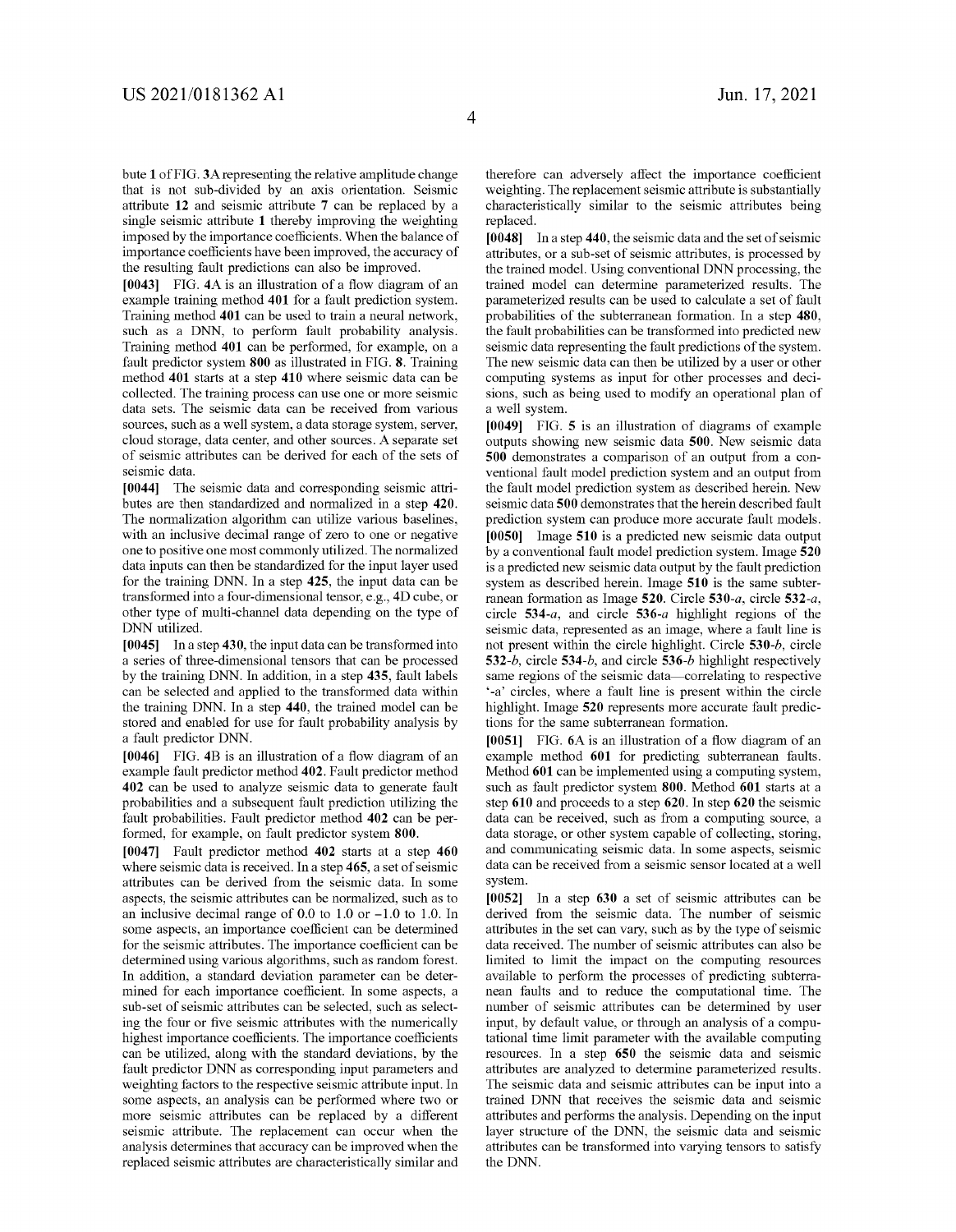[0053] Ina step 660, one or more fault probabilities can be calculated using the parameterized results from the trained model. The fault probabilities can be output for further analysis. The method 601 ends at a step 680.

[0054] FIG. 6B is an illustration of a flow diagram of an example method 602, building on FIG. 6A, with a seismic attribute replacement. Method 602 can be implemented using a computing system, such as fault predictor system 800. The steps of method 601 are shown using dashed outlined boxes and can be performed as described with respect to method 601 unless otherwise denoted below. The new steps of method 602 are shown in solid outlined boxes. Method 602 starts at step 610 and proceeds through to step 630. Step 630 can be expanded with a step 632 and a step 636. Step 632 and step 636 can be performed in various orders, and in some aspects, step 632 or step 636 can be bypassed.

[0055] Step 632 can normalize one or more of the seismic attributes. The normalization can utilize various baseline ranges, for example, 0.0 to 1.0, -1.0 to 1.0, and other baseline ranges. The normalization process can improve the weighting accuracy given to the seismic attributes. From step 632, method 602 can proceed to step 636 or to step 650.

[0056] Step 636 can compute the importance coefficient for the seismic attributes. The importance coefficient can be determined using various decision tree algorithms, such as random forest. The importance coefficient can be utilized to rank the relative weights of the seismic attributes. In some aspects, a standard deviation parameter can be computed for each seismic attribute. The importance coefficient and standard deviation are part of the seismic attribute data that can be used as inputs to a fault predictor DNN, such as fault predictor DNN 840 in FIG. 8. From step 636, method 602 can proceed to step 650 or proceed to a step 640.

[0057] In step 640, a sub-set of the seismic attributes can be selected. The sub-set of seismic attributes can reduce the computer resources and computational time by reducing the amount of data to be processed. The number of seismic attributes selected can be from one to the total number of available seismic attributes, where a typical range is three to six seismic attributes. Additional seismic attributes can be utilized, usually with an increase in computational cost and time. Typically, the sub-set of seismic attributes can be populated by selecting the seismic attributes with the largest importance coefficient, e.g., weighting, though other selection criteria can be utilized. Method 602 can proceed to step 650 or to a step 644 from step 640.

[0058] In step 644, a replacement of seismic attributes can be performed. In the sub-set of seismic attributes, there can be two or more attributes that represent a characteristically similar attribute and have an approximately equal, or near equal, importance coefficient. The multiple similar seismic attributes can unfairly influence the importance coeflicient weighting within the DNN processing. To improve the DNN accuracy, the multiple seismic attributes can be replaced by a single seismic attribute that presents a substantially characteristically similar attribute. This can provide a more accurate weighting when processed through the DNN. For example, a seismic attribute that can be determined in an inline orientation and a crossline orientation can be replaced by a single similar seismic attribute that incorporates the inline and crossline orientations. From step 644, method 602 proceeds to step 650 and step 660.

[0059] From step 660 method 602 proceeds to a step 665. In step 665, the fault probabilities are transformed into a fault prediction, which can be represented by a predicted new seismic data, such as a three-dimensional image of the subterranean formation. The predicted new seismic data can be output for further use and analysis, such as by a well system operation plan. Method 602 ends at step 680.

[0060] FIG. 7 is an illustration of a flow diagram of an example method 700 for training a fault predictor system. Method 700 can be implemented using a computing system, such as fault predictor system 800. Method 700 starts at a step 710 and proceeds to a step 720. In step 720, one or more sets of seismic data can be received. The seismic data can be received from a well system, such as a well system controller, a data center, cloud storage, server, and other data storage locations. The received seismic data can be for the same or varying subterranean formations.

[0061] In a step 730, a set of seismic attributes, for each set of seismic data, can be derived. In a step 732, the seismic attributes can be normalized using a determined baseline range. In a step 736, an importance coefficient and a standard deviation parameter can be computed for the selected seismic attributes. In some aspects, the set of seismic attributes used for the sets of seismic data can be reduced, such as selecting a sub-set of seismic attributes that have the largest importance coefficients. Random forest, decision tree, gradient boosting, and extra trees are types of classifiers that can be used to determine and rank the importance coefficients. Other selection techniques can be utilized as well, such as selecting seismic attributes that are pertinent for the type of mineral or rock which makes up the subterranean formation or an analysis by a user. The sub-set of seismic attributes does not need to match the sub-set of seismic attributes utilized in a subsequent execution of the fault prediction system, such as method 602. By reducing the number of seismic attributes used as input for training, the performance of the training process can be improved while reducing the computing resources.

[0062] In a step 750, the sets of seismic data and corresponding sets of seismic attributes (or the corresponding sub-sets of seismic attributes, if determined), are transformed into a tensor form aligning with the input layer of the training DNN, and used as the data input for the model. In a step 760, the fault prediction model is trained by applying synthetic fault labels to the input data. The trained model can then be stored and enabled for later use as a trained DNN. In some aspects, the training DNN can be the same as the fault predictor DNN. Method 700 ends at a step 780.

[0063] FIG. 8 is an illustration of a block diagram of an example fault predictor system 800. Fault predictor system 800 can be used to train a DNN and to perform analysis of seismic data to generate a predicted new seismic data that incorporates fault predictions. Fault predictor system 800 includes a predictor system 810, a training system 815, and a trained DNN model 817.

[0064] Predictor system 810 and training system 815 can be the same or separate systems, and each can be a software application, a hardware system or circuitry, or various combinations thereof. For example, predictor system 810 can be performed on a central processing unit (CPU), graphics processing unit (GPU), or other processing unit. Training system 815 can be performed on the same or different processing unit as predictor system 810. Similarly, predictor system 810 and training system 815 can be part of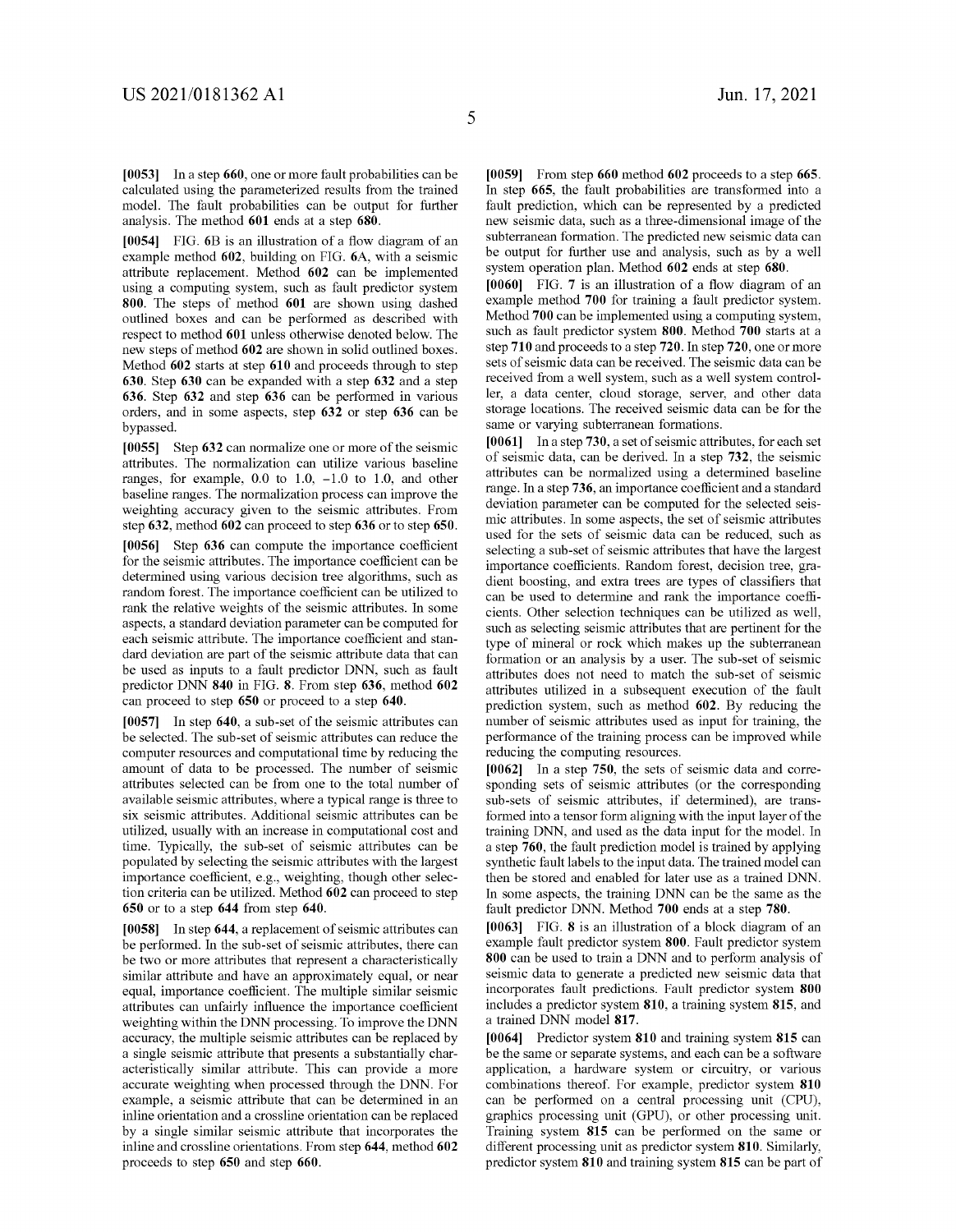the same software application, can share some software features and functions, or be separate software applications. [0065] Predictor system 810 includes a seismic data receiver 820, a seismic attribute deriver 830, and a fault predictor DNN 840. Seismic data receiver 820 is capable of receiving seismic data from one or more sources, for example, a well site controller, a data center, cloud environment, server, tablet, smartphone, and other devices capable of providing seismic data. The seismic data correlates to a subterranean formation. The seismic data can be communicated to seismic attribute deriver 830. Seismic attribute deriver 830 can derive one or more seismic attributes from the seismic data, normalize the seismic attributes, determine importance coefficients and standard deviation parameters for the seismic attributes, select a sub-set of seismic attributes using a specified selection parameter, and replace two or more seismic attributes with a single seismic attribute, where the seismic attributes are substantially characteristically similar.

[0066] Fault predictor DNN 840 can receive the seismic data and the adjusted seismic attributes (or a sub-set thereof), and using trained DNN model 817, can generate parameterized results representing fault probabilities. Predictor system 810 can additionally transform the fault probabilities into fault predictions that can be represented as predicted new seismic data, such as an image or a set of data. The predicted new seismic data can be output to another application, system, device, computing system, communication channel, intranet, internet, and other output destinations for further use, such as to be analyzed or used as inputs into an operation plan.

[0067] Training system 815 includes a training seismic data receiver 850, a training seismic attribute deriver 860, and a training DNN 870. Training seismic data receiver 850 is capable of receiving one or more sets of seismic data from one or more sources, for example, a well site controller, a data center, cloud environment, server, tablet, smartphone, and other devices capable of providing seismic data. The set of seismic data can represent the same or different subterranean formations. The seismic data can be communicated to training seismic attribute deriver 860. Training seismic attribute deriver 860 can derive one or more seismic attributes from each of the sets of seismic data, normalize the seismic attributes, determine importance coefficients and standard deviation parameters for each seismic attribute, select a sub-set of seismic attributes using a specified selection parameter for each set of seismic data, and replace two or more seismic attributes with a single seismic attribute.

[0068] Training DNN 870 can receive the sets of seismic data and the correlated adjusted seismic attributes, and using trained DNN model 817, can assign fault labels to the input data elements, thereby training trained DNN model 817. In some aspects, the assignment of fault labels is performed by training DNN 870. In other aspects, the assignment of fault labels is performed by a user.

[0069] Seismic data receiver 820, seismic attribute deriver \$30, fault predictor DNN 840, training seismic data receiver 850, training seismic attribute deriver 860, and training DNN 870 can be implemented as one or more software applications, functions, software libraries, dynamic link libraries, modules, dedicated circuitry, or various combinations thereof. These components can share executable code as well. In some aspects, seismic data receiver 820 and training seismic data receiver 850 can be the same seismic data receiver. In some aspects, seismic attribute deriver 830 and training seismic attribute deriver 860 can be the same seismic attribute deriver. In some aspects, fault predictor DNN 840 and training DNN 870 can be the same DNN. In some aspects, predictor system 810 and training system 815 can be the same system. Trained DNN model 817 can be various data storage formats and devices, for example, files or databases stored on a server, data center, cloud storage, other data storage mediums, and combinations thereof.

[0070] A portion of the above-described apparatus, systems or methods may be embodied in or performed by various analog or digital data processors, wherein the processors are programmed or store executable programs of sequences of software instructions to perform one or more of the steps of the methods. A processor may be, for example, a programmable logic device such as a programmable array logic (PAL), a generic array logic (GAL), a field programmable gate arrays (FPGA), or another type of computer processing device (CPD). The software instructions of such programs may represent algorithms and be encoded in machine-executable form on non-transitory digital data storage media, e.g., magnetic or optical disks, random-access memory (RAM), magnetic hard disks, flash memories, and/ or read-only memory (ROM), to enable various types of digital data processors or computers to perform one, multiple or all of the steps of one or more of the above-described methods, or functions, systems or apparatuses described herein.

[0071] Portions of disclosed examples or embodiments may relate to computer storage products with a non-transitory computer-readable medium that have program code thereon for performing various computer-implemented operations that embody a part of an apparatus, device or carry out the steps of a method set forth herein. Nontransitory used herein refers to all computer-readable media except for transitory, propagating signals. Examples of nontransitory computer-readable media include, but are not limited to: magnetic media such as hard disks, floppy disks, and magnetic tape; optical media such as CD-ROM disks; magneto-optical media such as floppy disks; and hardware devices that are specially configured to store and execute program code, such as ROM and RAM devices. Examples of program code include both machine code, such as produced by a compiler, and files containing higher level code that may be executed by the computer using an interpreter. [0072] In interpreting the disclosure, all terms should be interpreted in the broadest possible manner consistent with the context. In particular, the terms "comprises" and "comprising" should be interpreted as referring to elements, components, or steps in a non-exclusive manner, indicating that the referenced elements, components, or steps may be present, or utilized, or combined with other elements, components, or steps that are not expressly referenced.

[0073] Those skilled in the art to which this application relates will appreciate that other and further additions, deletions, substitutions and modifications may be made to the described embodiments. It is also to be understood that the terminology used herein is for the purpose of describing particular embodiments only, and is not intended to be limiting, since the scope of the present disclosure will be limited only by the claims. Unless defined otherwise, all technical and scientific terms used herein have the same meaning as commonly understood by one of ordinary skill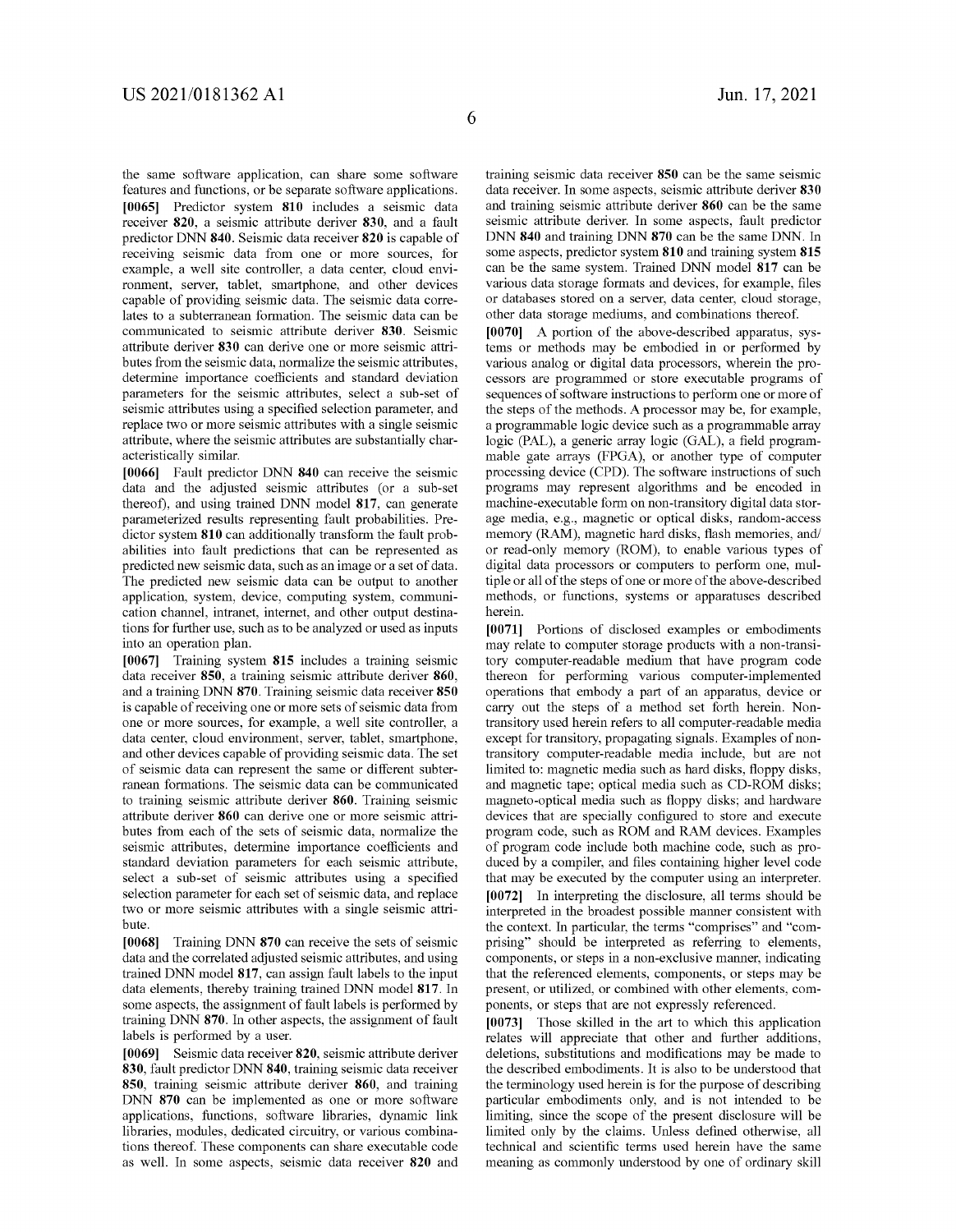in the art to which this disclosure belongs. Although any methods and materials similar or equivalent to those described herein can also be used in the practice or testing of the present disclosure, a limited number of the exemplary methods and materials are described herein.

[0074] Various aspects of the disclosure can be claimed including those noted in the summary. Each of the aspects noted in the summary may have one or more of the elements of the dependent claims presented below in combination.

What is claimed is:

1. A method to predict subterranean formation faults, comprising:

- receiving seismic data correlating to a subterranean formation;
- deriving a set of seismic attributes from the seismic data; determining parameterized results by analyzing the seis-
- mic data and the set of seismic attributes using a deep learning neural network (DNN), wherein the DNN has been trained using previous seismic data and previous seismic attributes; and
- calculating one or more fault probabilities of the subterranean formation utilizing the parameterized results.
- 2. The method as recited in claim 1, further comprising: normalizing each seismic attribute in the set of seismic attributes prior to determining the parameterized results.
- 3. The method as recited in claim 1, further comprising:
- transforming the one or more fault probabilities as a predicted new seismic data and utilizing the predicted new seismic data to modify an operational plan of a well system.
- 4. The method as recited in claim 1, further comprising: computing an importance coefficient for each seismic attribute in the set of seismic attributes, wherein the importance coefficient is utilized by the DNN.
- 5. The method as recited in claim 4, further comprising: computing a standard deviation parameter for each respective importance coefficient, wherein the standard deviation parameter is utilized by the DNN.

6. The method as recited in claim 1, further comprising:

- selecting a sub-set of seismic attributes from the set of seismic attributes, wherein determining the parameterized results utilizes the sub-set of seismic attributes as the set of seismic attributes.
- 7. The method as recited in claim 6, further comprising:
- replacing two or more characteristically similar seismic attributes in the sub-set of seismic attributes with a substantially characteristically similar non-selected seismic attribute.

8. The method as recited in claim 7, wherein a user review is utilized for replacing the two or more characteristically similar seismic attributes.

9. The method as recited in claim 6, wherein a number of seismic attributes in the sub-set of seismic attributes is determined by a user input or a computational time limit parameter.

10. The method as recited in claim 6, wherein the sub-set of seismic attributes is selected using one of a random forest classifier, a decision tree classifier, a gradient boosting classifier, or an extra trees classifier.

11. The method as recited in claim 1, wherein the deriving the set of seismic attributes utilizes one or more of a frequency parameter, a density parameter, an amplitude parameter, a thermal parameter, a radioactivity parameter, and an absorption parameter.

12. A method to train a fault predictor deep learning neural network (DNN), comprising:

- receiving one or more sets of seismic data correlating to one or more respective subterranean formations, wherein the subterranean formations are part of one or more well systems;
- deriving a set of seismic attributes for each of the one or more sets of seismic data;
- normalizing seismic attributes in the set of seismic attributes;
- generating multi-channel data, wherein the multi-channel data is derived from the one or more sets of seismic data and respective sets of seismic attributes; and
- training the DNN by analyzing the multi-channel data and applying fault labels.

13. The method as recited in claim 12, further comprising:

computing an importance coefficient for seismic attributes in each set of seismic attributes, wherein the importance coefficient is utilized for training the DNN.

14. The method as recited in claim 12, further comprising: storing the trained DNN; and

enabling the trained DNN for use.

15. The method as recited in claim 12, wherein the fault labels are assigned utilizing user input.

16. A system to predict faults, comprising:

- a seismic data receiver, capable of receiving seismic data from one or more sources, wherein the seismic data correlates to a subterranean formation;
- a seismic attribute deriver, capable to derive a set of seismic attributes from each of the received seismic data; and
- a fault predictor deep learning neural network (DNN), capable of analyzing the received seismic data and each of the sets of seismic attributes utilizing a trained DNN model, and providing parameterized results representing fault probabilities.

17. The system as recited in claim 16, further comprising:

a predictor system, capable of receiving and transforming the fault probabilities and outputting new seismic data representing predicted faults within the subterranean formation, wherein the new seismic data is utilized by a well system operation plan.

18. The system as recited in claim 16, further comprising:

- a training seismic data receiver, capable of receiving one or more sets of seismic data from one or more sources, wherein the one or more sets of seismic data correlates to one or more subterranean locations;
- a training seismic attribute deriver, capable of deriving a set of seismic attributes from each of the one or more sets of seismic data received from the training seismic data receiver, and normalizing seismic attributes in the sets of seismic attributes; and
- a training DNN, capable of analyzing the one or more sets of seismic data and the one or more derived sets of seismic attributes, and assign one or more fault labels.

19. The system as recited in claim 18, wherein the training seismic attribute deriver is further capable of determining an importance coefficient and a standard deviation for the seismic attributes.

20. The system as recited in claim 18, wherein the training DNN is the fault predictor DNN.